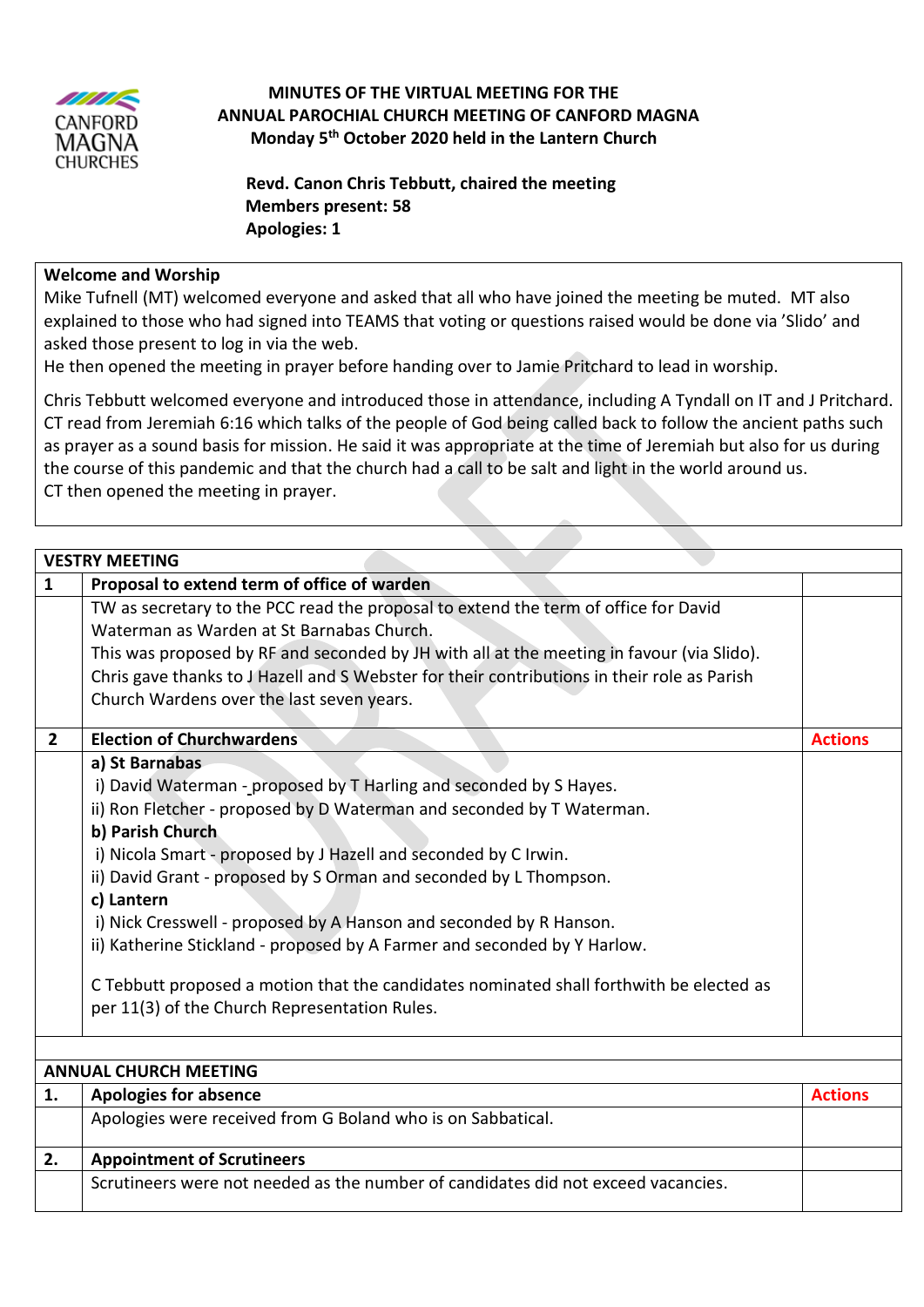| 3.        | Minutes of the last APCM held in the CMC on 23rd April 2019                                                                                                                                                                                                                                                                                                                                                                                                                                                                                                                                     | <b>Actions</b> |
|-----------|-------------------------------------------------------------------------------------------------------------------------------------------------------------------------------------------------------------------------------------------------------------------------------------------------------------------------------------------------------------------------------------------------------------------------------------------------------------------------------------------------------------------------------------------------------------------------------------------------|----------------|
|           | On a proposal by CT and seconded by NC, all were in favour that the minutes be approved as                                                                                                                                                                                                                                                                                                                                                                                                                                                                                                      |                |
|           | an accurate record of the APCM meeting on April 23rd 2019 and duly signed by CT.                                                                                                                                                                                                                                                                                                                                                                                                                                                                                                                |                |
| 4.        |                                                                                                                                                                                                                                                                                                                                                                                                                                                                                                                                                                                                 |                |
|           | <b>Matters Arising</b><br>Actions from the 2019 APCM.                                                                                                                                                                                                                                                                                                                                                                                                                                                                                                                                           |                |
|           | 6.1) Annual report                                                                                                                                                                                                                                                                                                                                                                                                                                                                                                                                                                              |                |
|           | All three churches have created their own Annual Reviews for this year's meeting which                                                                                                                                                                                                                                                                                                                                                                                                                                                                                                          |                |
|           | have been on each church's websites since April 2020.                                                                                                                                                                                                                                                                                                                                                                                                                                                                                                                                           |                |
|           |                                                                                                                                                                                                                                                                                                                                                                                                                                                                                                                                                                                                 |                |
| 5.<br>5.1 | <b>Elections</b><br>Election of Parochial Representatives of the laity to the Deanery Synod                                                                                                                                                                                                                                                                                                                                                                                                                                                                                                     |                |
|           |                                                                                                                                                                                                                                                                                                                                                                                                                                                                                                                                                                                                 |                |
|           | CT described the role of the Deanery that it has the potential to be a very significant factor in<br>the life of the church and therefore Deanery Synod reps held a very important post. Also, as<br>Deanery representatives elect members of the laity for General Synod (due in July 2021)<br>these representatives have the opportunity to influence not only local but national church<br>matters. He asked members to please pray about this and enquire of the Lord if it is a body<br>they should be serving on.<br>There are two places within each church for Deanery Representatives. |                |
|           | St Barnabas: A Palmer is standing for re-election - proposed by Colin Palmer and seconded<br>by Christine Palmer.<br>Leaving one vacancy<br>Parish Church: 2 vacancies<br>No nominations had been received.<br>The Lantern: B Hollocks is standing for re-election $-$ proposed by N Cresswell and seconded<br>by J Young.<br>C Weall is also standing for re-election - proposed by D Stickland and seconded by<br>K Stickland.                                                                                                                                                                |                |
|           | There being no further nominations from the floor, elections were not needed and all were<br>duly elected.                                                                                                                                                                                                                                                                                                                                                                                                                                                                                      |                |
|           | CT gave thanks to John Bentall for his contributions to the Deanery Synod.                                                                                                                                                                                                                                                                                                                                                                                                                                                                                                                      |                |
| 5.2       | Election of the Parochial representatives of the laity to the PCC                                                                                                                                                                                                                                                                                                                                                                                                                                                                                                                               |                |
|           | TW read the names of members on the PCC before nominations were announced.                                                                                                                                                                                                                                                                                                                                                                                                                                                                                                                      |                |
|           | St Barnabas: Lou Wadley - proposed by B Evans and seconded by J Evans.<br>Leaving one vacancy.<br>Parish: J Hazell - proposed by C Irwin and seconded by J Probert.<br>Leaving one vacancy.<br>Lantern: Peter Owen is standing for re-election $-$ proposed by Q Gould and seconded by<br>C Read.<br>Y Harlow is also standing for re-election - proposed by P Warton and seconded by K Barnett.<br>1 vacancy remains unfilled.<br>No other candidates were nominated so all were duly elected as lay representatives to the                                                                    |                |
|           | PCC as per 11(3) of the Church Representation Rules.<br>C Tebbutt gave thanks to Patsy Turner for her contribution and years of service to the PCC.                                                                                                                                                                                                                                                                                                                                                                                                                                             |                |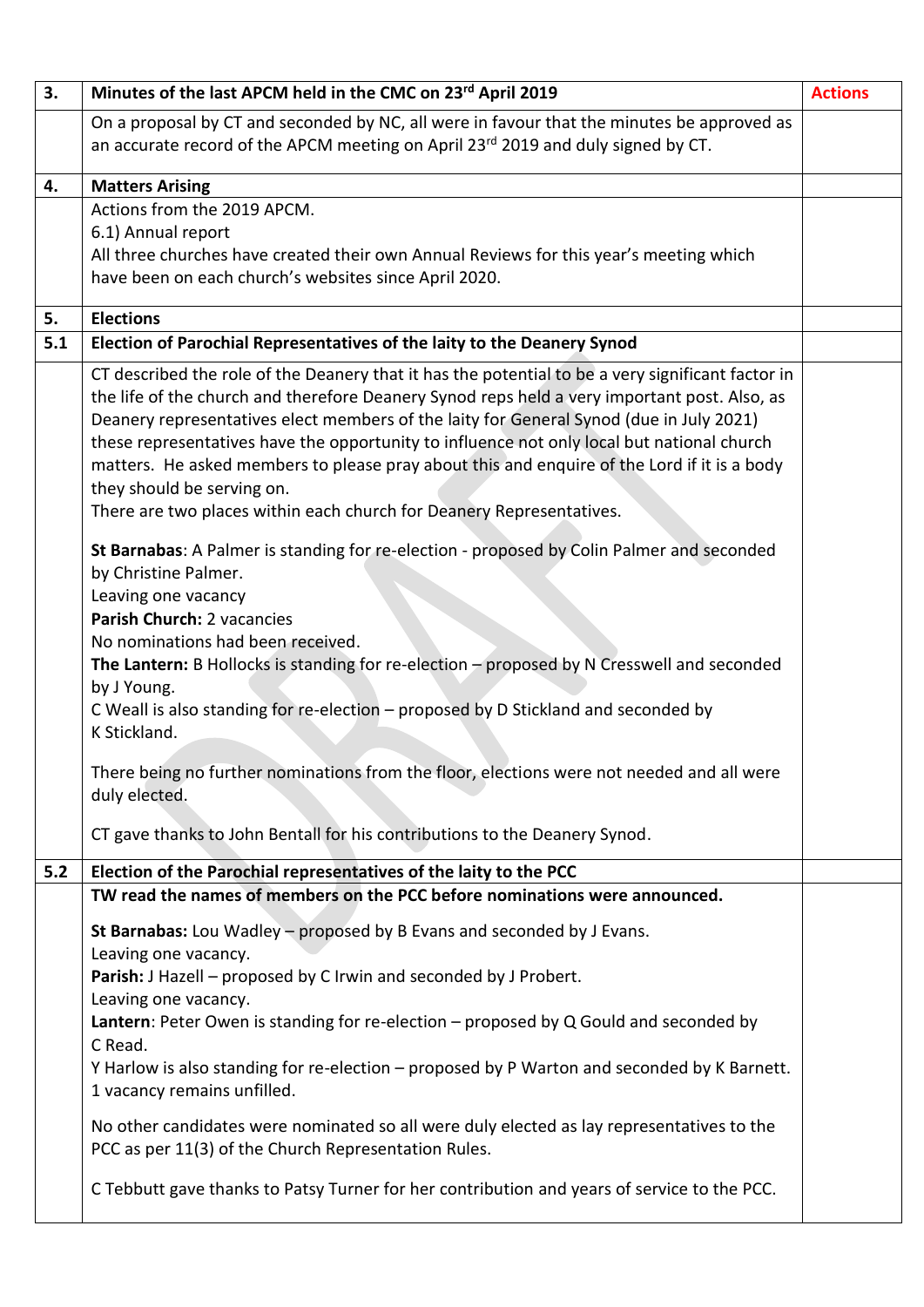| $\boldsymbol{6}$ | <b>Reports</b>                                                                                                                                                                                                                                                                                                                                                                                                                                                                                                                                                                                                                                                                                                                                                                                                                                   |                       |
|------------------|--------------------------------------------------------------------------------------------------------------------------------------------------------------------------------------------------------------------------------------------------------------------------------------------------------------------------------------------------------------------------------------------------------------------------------------------------------------------------------------------------------------------------------------------------------------------------------------------------------------------------------------------------------------------------------------------------------------------------------------------------------------------------------------------------------------------------------------------------|-----------------------|
|                  | All reports are available from the individual church offices. They are also available on the three web sites.                                                                                                                                                                                                                                                                                                                                                                                                                                                                                                                                                                                                                                                                                                                                    |                       |
|                  |                                                                                                                                                                                                                                                                                                                                                                                                                                                                                                                                                                                                                                                                                                                                                                                                                                                  |                       |
| 6.1              | Presentation of Annual Reports of the Parish of Canford Magna (Appendix A, B, C and D)                                                                                                                                                                                                                                                                                                                                                                                                                                                                                                                                                                                                                                                                                                                                                           | <b>Actions</b>        |
|                  | CT presented the Annual Report and the three separate 'Annual Review' reports from the<br>three churches and informed the meeting that the report had been approved by the<br>Standing Committee and the PCC. The Annual Report has been available on web sites and in<br>offices and churches for all members to see in advance of the meeting.<br>CT asked the meeting if there were any questions on the reports.<br>MT wished to give his thanks to Beth Pritchard for her work on the Lantern Annual Review<br>report which served as the template for the other two churches.                                                                                                                                                                                                                                                              |                       |
| 6.2              | Presentation of Parish Financial Statements 2019 (Appendix E)                                                                                                                                                                                                                                                                                                                                                                                                                                                                                                                                                                                                                                                                                                                                                                                    |                       |
|                  | D Wells presented the report. The report is a legal requirement and is therefore scrutinized<br>by Standing Committee, Business Forum and PCC. D We explained that Newton Magnus, the<br>auditors, have prepared and reviewed the accounts again this year. He also thanked the<br>three church treasurers for their work within the finance area of the Parish.<br>CT thanked FF who has now retired from the role as Church Treasurer and thanks to<br>Samantha Stoakes for taking on the position.<br>The accounts have been available in all three churches and on the website for members to<br>see in advance of the meeting.<br>A question was raised via Slido:<br>Page 17 2c) 'Lantern Playschool' is blank under '2019' -D We explained that the figure had<br>not been carried across into the total column, but it should have been. |                       |
|                  | CT agreed to have this checked and updated before the accounts were submitted to the<br>Charity Commission.                                                                                                                                                                                                                                                                                                                                                                                                                                                                                                                                                                                                                                                                                                                                      | DW/SS                 |
| 6.3              | <b>Appointment of Independent Examiner</b>                                                                                                                                                                                                                                                                                                                                                                                                                                                                                                                                                                                                                                                                                                                                                                                                       |                       |
|                  | D We suggested that we re-appoint Newton Magnus. They have worked well with the<br>treasurer over the last few years. A Tyndall proposed and was seconded by P Owen, with all<br>agreed via Slido. Newton Magnus therefore was duly appointed.                                                                                                                                                                                                                                                                                                                                                                                                                                                                                                                                                                                                   |                       |
| 6.4              | <b>Electoral Roll Officers Report (Appendix F)</b>                                                                                                                                                                                                                                                                                                                                                                                                                                                                                                                                                                                                                                                                                                                                                                                               |                       |
|                  | TW explained that the Covid 19 pandemic that caused a total lock down on March 23rd this<br>year, disrupted the opening of the electoral roll.<br>Therefore, the slides show only 3 additions across the whole parish - one for the Parish<br>church and two for St Barnabas Church.<br>MT asked that all church attendees join the Electoral Roll; it gives a truer picture to the<br>Diocese of the fruit within this parish.                                                                                                                                                                                                                                                                                                                                                                                                                  | All church<br>members |
| 6.5              | Churchwarden's Report - Fabric, goods and ornaments (Appendix G)                                                                                                                                                                                                                                                                                                                                                                                                                                                                                                                                                                                                                                                                                                                                                                                 |                       |
|                  | TW explained that the Parish and Lantern wardens report had been included in their<br>individual annual reports.<br>She therefore only read St Barnabas report on behalf of their Wardens.<br>CT said that the parish continues to invest in the life of our church buildings to prepare the<br>churches with the 'plant' to sustain and grow mission.                                                                                                                                                                                                                                                                                                                                                                                                                                                                                           |                       |
|                  |                                                                                                                                                                                                                                                                                                                                                                                                                                                                                                                                                                                                                                                                                                                                                                                                                                                  |                       |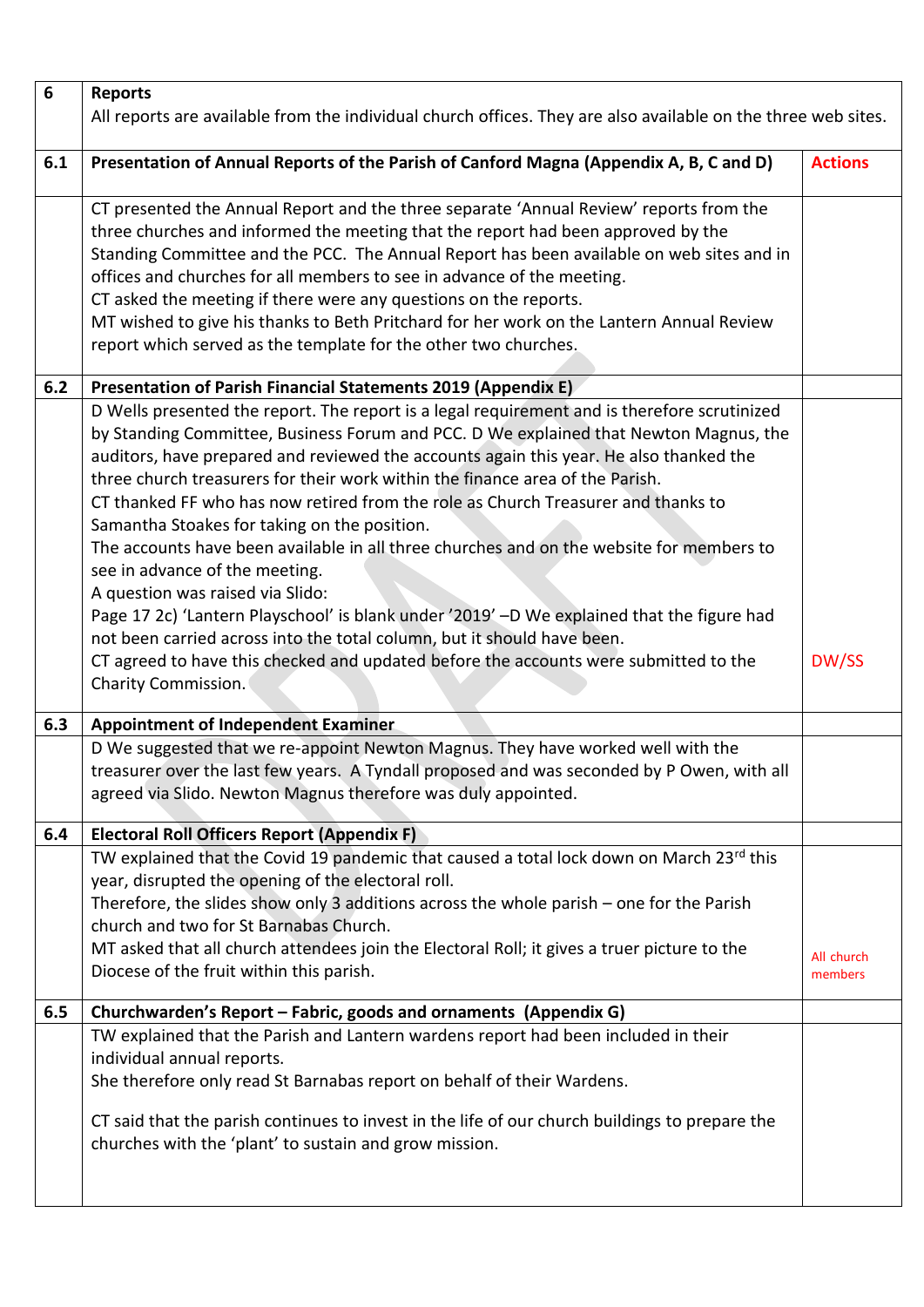| 6.6                     | Proceedings of the Deanery Synod (Appendix H)                                                | <b>Actions</b> |
|-------------------------|----------------------------------------------------------------------------------------------|----------------|
|                         | The report was emailed to members before the meeting.                                        |                |
|                         | J Bentall spoke briefly about the report, and the importance of the contribution the Deanery |                |
|                         | Representatives can make.                                                                    |                |
|                         | CT reiterated the importance of engaging with the Deanery and he commended the report        |                |
|                         | that had been prepared by John Bentall and thanked JB again for his diligence in reporting   |                |
|                         | Deanery matters.                                                                             |                |
|                         |                                                                                              |                |
| 6.7                     | <b>Safeguarding Report</b>                                                                   |                |
|                         | CT explained how this is a very important part of our church and taken very seriously by all |                |
|                         | the leadership at Canford.                                                                   |                |
|                         | Our policy is available on the three churches' websites, on church noticeboards and is       |                |
|                         | constantly kept up to date.                                                                  |                |
|                         | CT gave thanks to JH, TB and TW for their work on safeguarding; ensuring all involved in     |                |
|                         | work within the church complete a DBS, and they understand the importance of protection      |                |
|                         | our children and vulnerable adults, and protecting themselves.                               |                |
| $\overline{\mathbf{z}}$ | Results of Elections to the P.C.C.                                                           |                |
|                         | There were no elections, as nominations did not exceed places.                               |                |
|                         |                                                                                              |                |
| 8                       | Any questions about parochial church matters                                                 |                |
|                         | Questions were raised via Slido.                                                             |                |
|                         | Q - Do Sub-Committee members and PCC have a length of their term of office?                  |                |
|                         | Wardens are elected annually, but elected PCC members stand for three years.                 |                |
|                         | D We explained that there are guidelines for Sub-Committee.                                  |                |
|                         | Q - Do co-opted members have a vote.                                                         |                |
|                         | It is not automatic; the committee decide if the co-opted member should have a vote.         |                |
| 9                       | Date of the next PCC meeting                                                                 |                |
|                         | Immediately after the meeting, for election of key officers.                                 |                |
|                         | Next PCC after that, Monday 16 <sup>th</sup> November at 7.30pm.                             |                |
|                         | CT asked members of the PCC to remain online after the current meeting.                      |                |
| 10                      | Team Rector's word for the evening (I)                                                       |                |
|                         | CT shared his thoughts for 2020 and 2021 the coming year.                                    |                |
|                         | He repeated his thanks to those retiring members and those who also serve on sub-            |                |
|                         | committees, current and past staff members, including interns and particularly mentioning    |                |
|                         | Karen Clift.                                                                                 |                |
|                         | He also gave thanks to the many unsung heroes, the large army of volunteers who make up      |                |
|                         | the church.                                                                                  |                |
|                         | In the bible, Paul reminds us that we are members of one body who work together and          |                |
|                         | when one part is overlooked or ignored the rest of the body suffers as a result. Instead our |                |
|                         | aim is to value everyone's contribution, united together as the body of Christ. All this was |                |
|                         | evident in the individual church's 'annual reviews' on the websites.                         |                |
|                         | He thanked our retired ministers, who pass on their wisdom; we are forever in your debt.     |                |
|                         | CT welcomed our new curate at the Lantern, Karen Franklin, and mentioned how much the        |                |
|                         | churches were looking forward to working with her. She would be joining the clergy MT and    |                |
|                         | GB who continue to meet weekly to work closely and share and pray.                           |                |
|                         | He went back to his reading in Jeremiah; we need to think about resetting and refocusing in  |                |
|                         | 2020 as a platform for moving forward in mission in 2021. He feels God is saying 'come to    |                |